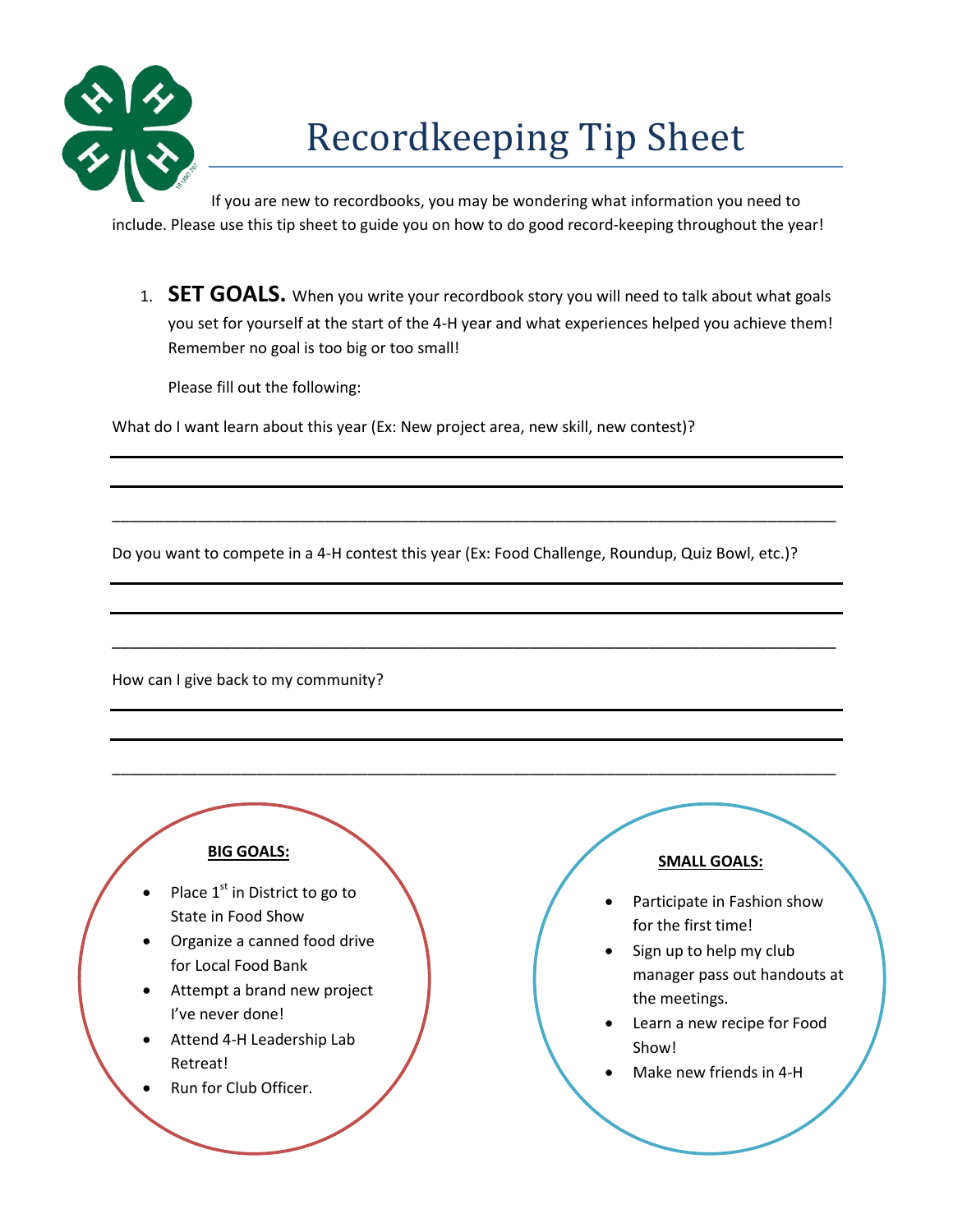2. **KEEP A JOURNAL!** Keep a record of the events, activities, and projects you take part in AS THEY HAPPEN. Do not wait until the last minute to try and remember a year's worth of 4-H activities in a few days. Some easy ways to keep a journal are:



Keep a calendar ONLY for 4-H events. Write down when the activity took place, what you did, and what you learned from it!

Smart Phones have excellent apps and features to make record keeping easy. Take pictures on your phone at events to include in your story. Use voice recorders to remind yourself later about the event you just attended.



![](_page_1_Picture_5.jpeg)

Keep a notepad or index cards handy to take notes! If you're at a club meeting and a Project Leader shows you something new, that's a NEW skill and something you can definitely include in your record book. The more information you write down and keep the better your recordbook will be!